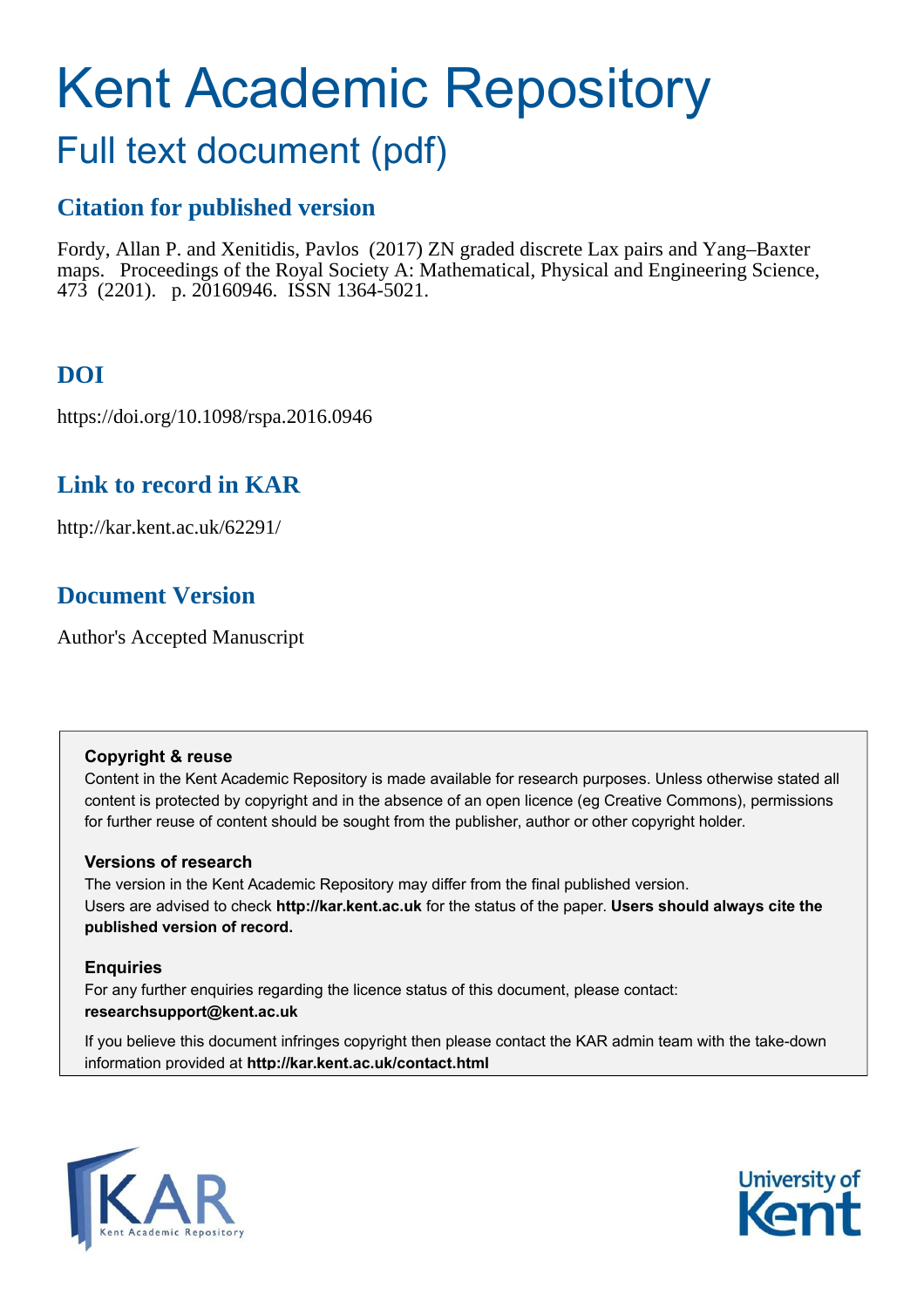## $\mathbb{Z}_N$  graded discrete Lax pairs and Yang-Baxter maps

Allan P. Fordy<sup>∗</sup> and Pavlos Xenitidis†

December 28, 2016

#### Abstract

We recently introduced a class of  $\mathbb{Z}_N$  graded discrete Lax pairs and studied the associated discrete integrable systems (lattice equations). In this paper we introduce the corresponding Yang-Baxter maps. Many well known examples belong to this scheme for  $N = 2$ , so, for  $N \geq 3$ , our systems may be regarded as generalisations of these.

In particular, for each N we introduce a class of multi-component Yang-Baxter maps, which include  $H_{III}^B$  (of [6]), when  $N = 2$ , and that associated with the discrete modified Boussinesq equation, for  $N = 3$ . For  $N \geq 5$  we introduce a new families of Yang-Baxter maps, which have no lower dimensional analogue. We also present new multi-component versions of the Yang-Baxter maps  $F_{IV}$  and  $F_{V}$  (given in the classification of [2]).

Keywords: Discrete integrable system, Lax pair, symmetry, Yang-Baxter map.

#### 1 Introduction

The term "Yang-Baxter map" was introduced by Veselov [10] as an abbreviation for Drinfeld's notion of "set-theoretical solutions to the quantum Yang-Baxter equation". The basic ingredient is a map  $R: X \times X \to X \times X$ , where X is some algebraic variety. For the case  $X = \mathbb{CP}^1$ , these were partially classified in [2, 6]. In [8] a symmetry approach was introduced to relate Yang-Baxter equations with 3D consistent equations on quad-graphs, which had been classified in [1]. Starting with any symmetry of an integrable equation on a quad-graph, the authors introduce invariant functions, which are then used to define a map. The Yang-Baxter relation was shown to be a *consequence* of 3D consistency. Multi-component Yang-Baxter maps are not yet classified, but several are known (see, for example, [9, 8, 7, 5, 3]).

We recently introduced a class of  $\mathbb{Z}_N$  graded discrete Lax pairs and studied the associated discrete integrable systems [4]. Many well known examples belong to that scheme for  $N = 2$ , so, for  $N \geq 3$ , our systems may be regarded as generalisations of these. As mentioned above, the quad systems for  $N = 2$  can be related to Yang-Baxter maps. In this paper we construct generalisations of these, associated with our generalised lattice equations.

In Section 2 we present the basic background theory of Yang-Baxter maps and their relationship to lattice equations on a quadrilateral lattice. In Section 3, we introduce the  $\mathbb{Z}_N$ -graded Lax pairs of [4] and derive the reduction to Yang-Baxter maps. We show that all such maps are equivalent to ones with "level structure"  $(0, \delta; 0, \delta)$ . For each N and  $\delta$ , with  $1 \leq \delta \leq \frac{N}{2}$ , we present a Yang-Baxter map  $R^{(\delta)}(a, b)$  with  $2N - 2$  components (see Section 4). For  $\delta = 1$ , this

<sup>∗</sup> School of Mathematics, University of Leeds, Leeds LS2 9JT, UK. E-mail: a.p.fordy@leeds.ac.uk

<sup>†</sup>School of Mathematics, Statistics and Actuarial Science, University of Kent, Canterbury CT2 7NF, UK. E-mail: p.xenitidis@kent.ac.uk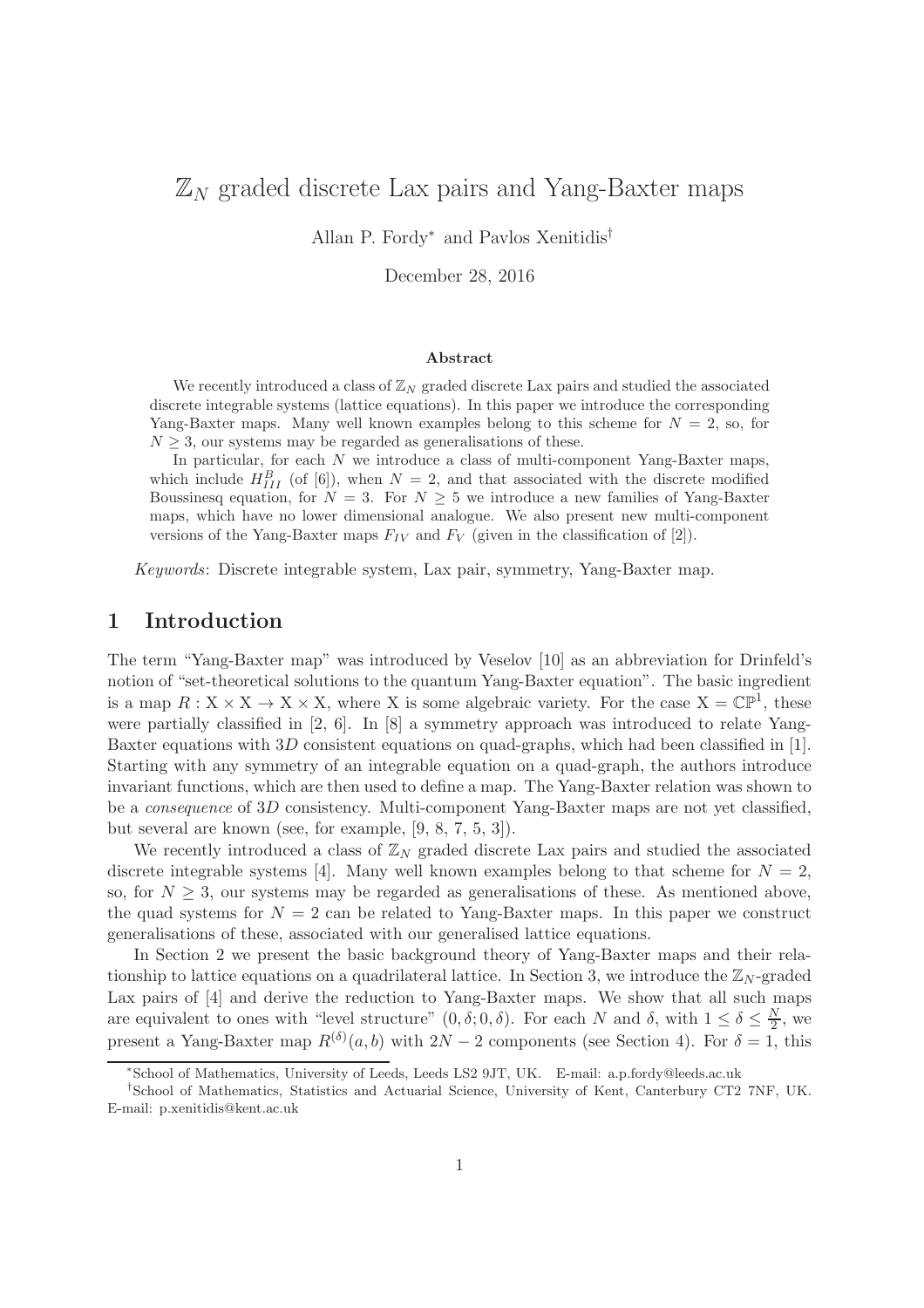includes the map  $H_{III}^B$  of [6], when  $N = 2$ , and the Yang-Baxter map associated with the discrete modified Boussinesq equation, for  $N = 3$ . The general map for  $\delta = 1$  is known [5], but for  $\delta \geq 2$  this is a new class of Yang-Baxter maps. In Section 5 we present a new multi-component generalisation of the Yang-Baxter maps  $F_{IV}$  and  $F_{V}$  (given in the classification of [2])

#### 2 Basic Definitions

Let X be an algebraic variety. A *parametric Yang-Baxter map*  $R(a, b)$ , depending upon parameters  $(a, b)$ , is a map

$$
R(a, b) : X \times X \to X \times X,
$$

satisfying:

$$
R_{23}(a_2, a_3) \circ R_{13}(a_1, a_3) \circ R_{12}(a_1, a_2) = R_{12}(a_1, a_2) \circ R_{13}(a_1, a_3) \circ R_{23}(a_2, a_3), \tag{2.1}
$$

where  $R_{ij}(a_i, a_j)$  is the map that acts as  $R(a, b)$  on the i and j factor of  $X \times X \times X$ , and identically on the other.

**Definition 2.1 (Reversibility)** Let P be the involution given by  $P(\mathbf{x}, \mathbf{y}; a, b) = (\mathbf{y}, \mathbf{x}; b, a)$ . If  $P \circ R(a, b)$  is also an involution, then the map  $R(a, b)$  is said to be reversible.

**Remark 2.2** An alternative way of writing this is that the map  $P \circ R(a, b) \circ P$  is the inverse of  $R(a, b)$ .

Lax pairs were defined for Yang-Baxter maps in [10, 9]. A matrix  $L(\mathbf{x}, a)$ , with  $\mathbf{x} \in X$ , depending upon the YB parameter a and the spectral parameter  $\lambda$  is used to define the equation:

$$
L(\mathbf{x}',a)L(\mathbf{y}',b) = L(\mathbf{y},b)L(\mathbf{x},a).
$$
\n(2.2)

It was shown in [10] that if L satisfies this, then the map  $(x, y) \mapsto (x', y')$  satisfies the parametric Yang-Baxter equation  $(2.1)$  and is *reversible*.

**Definition 2.3 (The Companion Map)** The companion map  $(\mathbf{x}, \mathbf{y}') \mapsto (\mathbf{x}', \mathbf{y})$  is obtained by solving equation (2.2) for the variables  $(x', y)$ .

#### 2.1 Travelling Wave Reductions of a Lattice Equation

Suppose we have a square lattice with vertices labelled  $(m, n)$ . At each vertex we have functions

$$
\mathbf{u}_{m,n} = \left(u_{m,n}^{(0)}, \ldots, u_{m,n}^{(N-1)}\right), \quad \mathbf{v}_{m,n} = \left(v_{m,n}^{(0)}, \ldots, v_{m,n}^{(N-1)}\right),
$$

and vector function  $\Psi_{m,n}$ , satisfying

$$
\Psi_{m+1,n} = L(\mathbf{u}_{m,n}, a) \Psi_{m,n}, \quad \Psi_{m,n+1} = L(\mathbf{v}_{m,n}, b) \Psi_{m,n}, \tag{2.3}
$$

with compatibility conditions

$$
L(\mathbf{u}_{m,n+1},a)L(\mathbf{v}_{m,n},b)=L(\mathbf{v}_{m+1,n},b)L(\mathbf{u}_{m,n},a). \qquad (2.4)
$$

If we now consider the reduction

$$
\mathbf{u}_{m,n} = \mathbf{x}_p, \quad \mathbf{v}_{m,n} = \mathbf{y}_{p+1}, \quad \text{where} \quad p = n - m,
$$
\n(2.5)

then (2.4) reduces to (2.2), with  $\mathbf{x} = \mathbf{x}_p$ ,  $\mathbf{x}' = \mathbf{x}_{p+1}$ ,  $\mathbf{y} = \mathbf{y}_p$ ,  $\mathbf{y}' = \mathbf{y}_{p+1}$ , with the map  $(\mathbf{x}, \mathbf{y}) \mapsto$  $(\mathbf{x}', \mathbf{y}')$  being Yang-Baxter.

Remark 2.4 Notice that this does not rely on any underlying Lie point symmetry of the lattice equation. It is just a "travelling wave" solution of the lattice equation.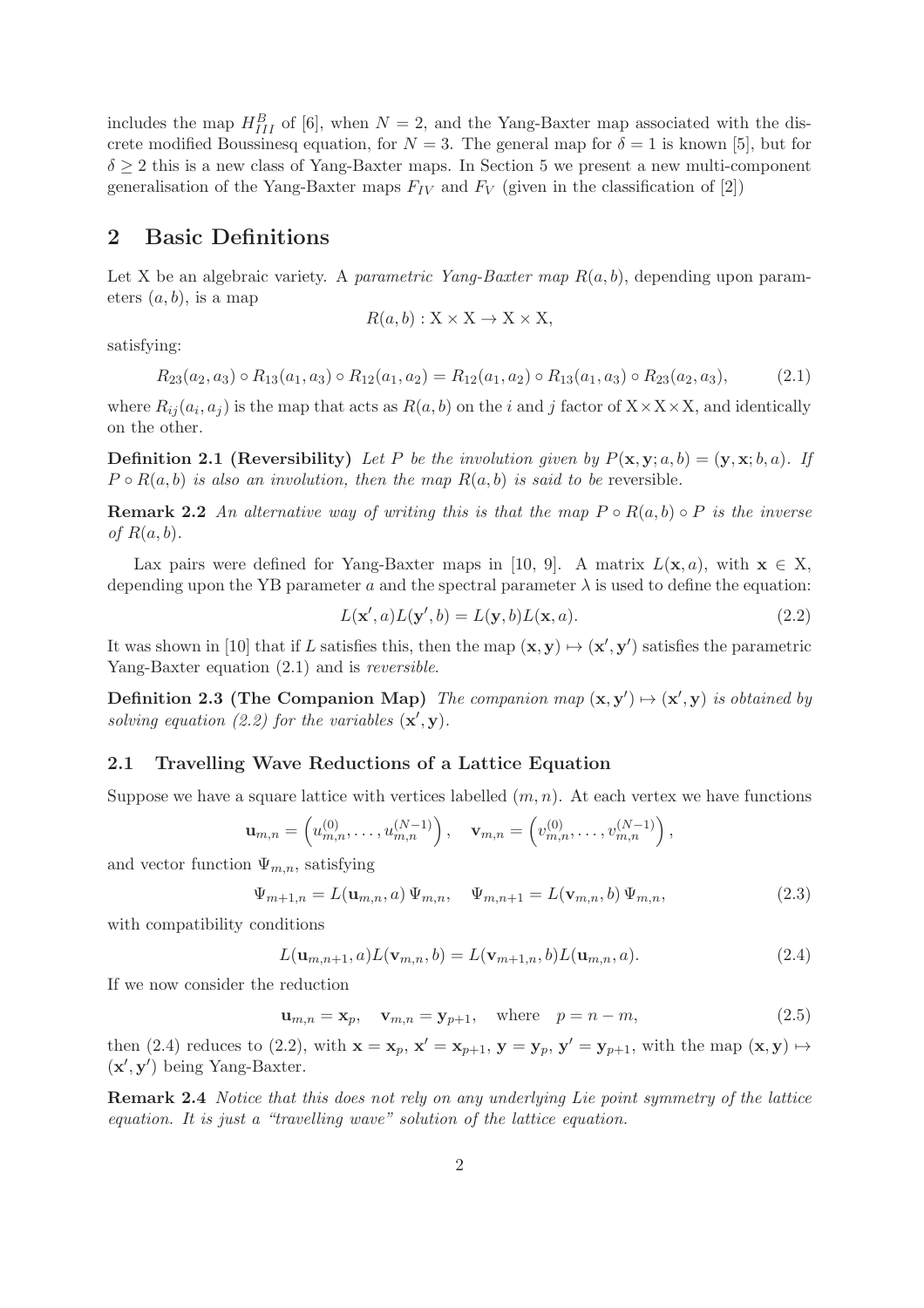### 3  $\mathbb{Z}_N$ -Graded Lax Pairs

We now consider the specific discrete Lax pairs, which we introduced in [4]. Consider a pair of matrix equations of the form

$$
\Psi_{m+1,n} = L_{m,n} \Psi_{m,n} \equiv \left( U_{m,n} + \lambda \Omega^{\ell_1} \right) \Psi_{m,n}, \qquad (3.1a)
$$

$$
\Psi_{m,n+1} = M_{m,n} \Psi_{m,n} \equiv \left( V_{m,n} + \lambda \Omega^{\ell_2} \right) \Psi_{m,n}, \qquad (3.1b)
$$

where

$$
U_{m,n} = \text{diag}\left(u_{m,n}^{(0)}, \dots, u_{m,n}^{(N-1)}\right) \Omega^{k_1}, \quad V_{m,n} = \text{diag}\left(v_{m,n}^{(0)}, \dots, v_{m,n}^{(N-1)}\right) \Omega^{k_2},\tag{3.1c}
$$

and

$$
(\Omega)_{i,j} = \delta_{j-i,1} + \delta_{i-j,N-1}.
$$

The matrix  $\Omega$  defines a grading and the four matrices of (3.1) are said to be of respective levels  $k_i, \ell_i$ , with  $\ell_i \neq k_i$  (for each i). The Lax pair is characterised by the quadruple  $(k_1, \ell_1; k_2, \ell_2)$ , which we refer to as the level structure of system, and for consistency, we require

$$
k_1 + \ell_2 \equiv k_2 + \ell_1 \; (\text{mod} N). \tag{3.2}
$$

Since matrices U, V and  $\Omega$  are independent of  $\lambda$ , the compatibility condition of (3.1),

$$
L_{m,n+1}M_{m,n} = M_{m+1,n}L_{m,n},\tag{3.3}
$$

splits into the system

$$
U_{m,n+1}V_{m,n} = V_{m+1,n}U_{m,n}, \qquad (3.4a)
$$

$$
U_{m,n+1}\Omega^{\ell_2} - \Omega^{\ell_2}U_{m,n} = V_{m+1,n}\Omega^{\ell_1} - \Omega^{\ell_1}V_{m,n},
$$
\n(3.4b)

which can be written explicitly as

u

$$
u_{m,n+1}^{(i)}v_{m,n}^{(i+k_1)} = v_{m+1,n}^{(i)}u_{m,n}^{(i+k_2)}, \qquad (3.5a)
$$

$$
u_{m,n+1}^{(i)} - u_{m,n}^{(i+\ell_2)} = v_{m+1,n}^{(i)} - v_{m,n}^{(i+\ell_1)}, \qquad (3.5b)
$$

or, in a solved form, as

$$
u_{m,n+1}^{(i)} = \frac{u_{m,n}^{(i+\ell_2)} - v_{m,n}^{(i+\ell_1)}}{u_{m,n}^{(i+k_2)} - v_{m,n}^{(i+k_1)}} u_{m,n}^{(i+k_2)}, \quad v_{m+1,n}^{(i)} = \frac{u_{m,n}^{(i+\ell_2)} - v_{m,n}^{(i+\ell_1)}}{u_{m,n}^{(i+k_2)} - v_{m,n}^{(i+k_1)}},\tag{3.6}
$$

assuming that  $u_{m,n}^{(i)} \neq v_{m,n}^{(j)}$  for all i, j. In all the above formulae, i, j are taken (modN). It is easily seen that the quantities

$$
a = \prod_{i=0}^{N-1} u_{m,n}^{(i)}, \quad b = \prod_{i=0}^{N-1} v_{m,n}^{(i)} \quad \text{satisfy} \quad \Delta_n(a) = \Delta_m(b) = 0,\tag{3.7}
$$

where

$$
\Delta_m = \mathcal{S}_m - 1, \quad \Delta_n = \mathcal{S}_n - 1, \quad \text{with} \quad \mathcal{S}_m f_{m,n} = f_{m+1,n}, \quad \mathcal{S}_n f_{m,n} = f_{m,n+1}.
$$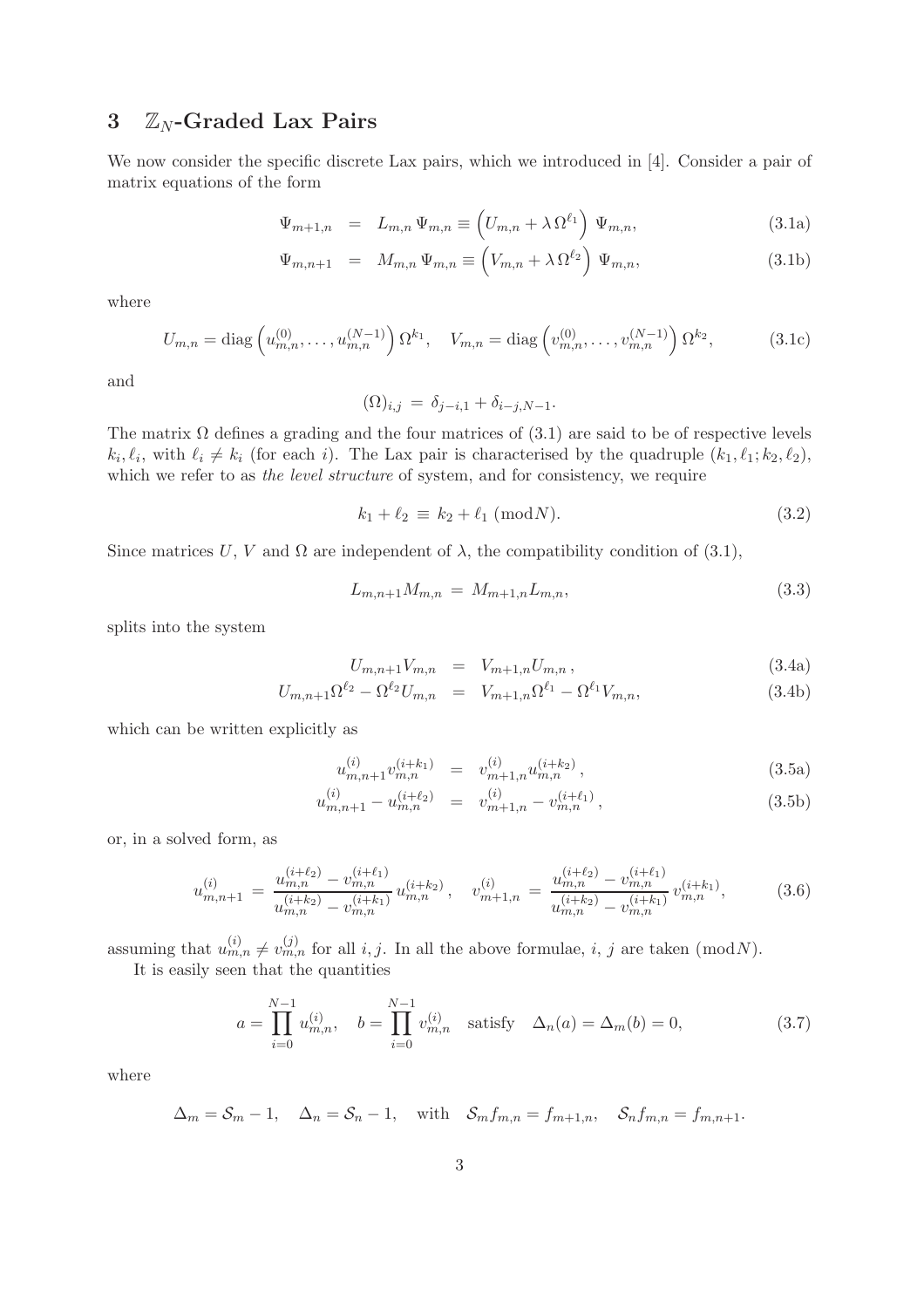#### 3.1 Reduction to Yang-Baxter Maps

We can now employ the reduction (2.5), using (3.7) to replace the components  $x_p^{(N-1)}$ ,  $y_p^{(N-1)}$ . This introduces parameters a, b into the Lax matrices. If we define

$$
X_p = \text{diag}\left(x_p^{(0)}, \dots, x_p^{(N-1)}\right), \quad Y_p = \text{diag}\left(y_p^{(0)}, \dots, y_p^{(N-1)}\right),\tag{3.8}
$$

then the compatibility condition (3.3) takes the form

$$
(X_{p+1}\Omega^{k_1} + \lambda \Omega^{\ell_1})(Y_{p+1}\Omega^{k_2} + \lambda \Omega^{\ell_2}) = (Y_p \Omega^{k_2} + \lambda \Omega^{\ell_2})(X_p \Omega^{k_1} + \lambda \Omega^{\ell_1}),
$$
(3.9)

and equations (3.5) take the form

$$
x_{p+1}^{(i)}y_{p+1}^{(i+k_1)} = y_p^{(i)}x_p^{(i+k_2)}, \quad x_{p+1}^{(i)} + y_{p+1}^{(i+\ell_1)} = y_p^{(i)} + x_p^{(i+\ell_2)}.
$$
 (3.10)

We can write (3.9) as

$$
(X_{p+1} + \lambda \Omega^{\delta})(\Omega^{k_1} Y_{p+1} \Omega^{-k_1} + \lambda \Omega^{\delta}) = (Y_p + \lambda \Omega^{\delta})(\Omega^{k_2} X_p \Omega^{-k_2} + \lambda \Omega^{\delta}), \tag{3.11}
$$

where  $0 < \delta \leq N-1$ , with  $\delta \equiv \ell_i - k_i \pmod{N}$ . This allows us to reduce the general case with level structure  $(k_1, \ell_1; k_2, \ell_2)$  to that with level structure  $(0, \delta; 0, \delta)$ . First, note that formula (3.11) can be written

$$
(\bar{X}_{p+1} + \lambda \Omega^{\delta})(\bar{Y}_{p+1} + \lambda \Omega^{\delta}) = (\bar{Y}_p + \lambda \Omega^{\delta})(\bar{X}_p + \lambda \Omega^{\delta}), \qquad (3.12)
$$

where

$$
\bar{X}_p = \text{diag}\left(\bar{x}_p^{(0)}, \dots, \bar{x}_p^{(N-1)}\right), \quad \bar{Y}_p = \text{diag}\left(\bar{y}_p^{(0)}, \dots, \bar{y}_p^{(N-1)}\right).
$$

Comparing  $(3.12)$  and  $(3.11)$ , we see that

$$
\bar{x}_{p+1}^{(i)} = x_{p+1}^{(i)}, \quad \bar{y}_{p+1}^{(i)} = y_{p+1}^{(i+k_1)}, \quad \bar{x}_p^{(i)} = x_p^{(i+k_2)}, \quad \bar{y}_p^{(i)} = y_p^{(i)},
$$

all taken (modN). We see from (3.12) that the components  $(\bar{x}_p^{(i)}, \bar{y}_p^{(i)})$  satisfy

$$
\bar{x}_{p+1}^{(i)}\bar{y}_{p+1}^{(i)} = \bar{y}_p^{(i)}\bar{x}_p^{(i)}, \quad \bar{x}_{p+1}^{(i)} + \bar{y}_{p+1}^{(i+\delta)} = \bar{y}_p^{(i)} + \bar{x}_p^{(i+\delta)},
$$

which are just (3.10) with  $(k_i, \ell_i) = (0, \delta)$ . We summarise these results in:

**Proposition 3.1** In the Yang-Baxter reduction, <u>all</u> systems with level structure  $(k_1, \ell_1; k_2, \ell_2)$ , for which  $\ell_i - k_i \equiv \delta \pmod{N}$ , are equivalent (up to point transformation) to the system with level structure  $(0, \delta; 0, \delta)$ .

#### 4 The Yang-Baxter Map Corresponding to the Case  $(0, \delta; 0, \delta)$

In this section we consider the Lax equations with level structure  $(0, \delta; 0, \delta)$ , with  $0 < \delta \le N - 1$ . The resulting equations are *quadrirational*, with both the Yang-Baxter and companion maps being *birational*. We find that the Yang-Baxter maps corresponding to  $\delta$  and  $N - \delta$  are inverses to each other and that the companion map is periodic, with period N.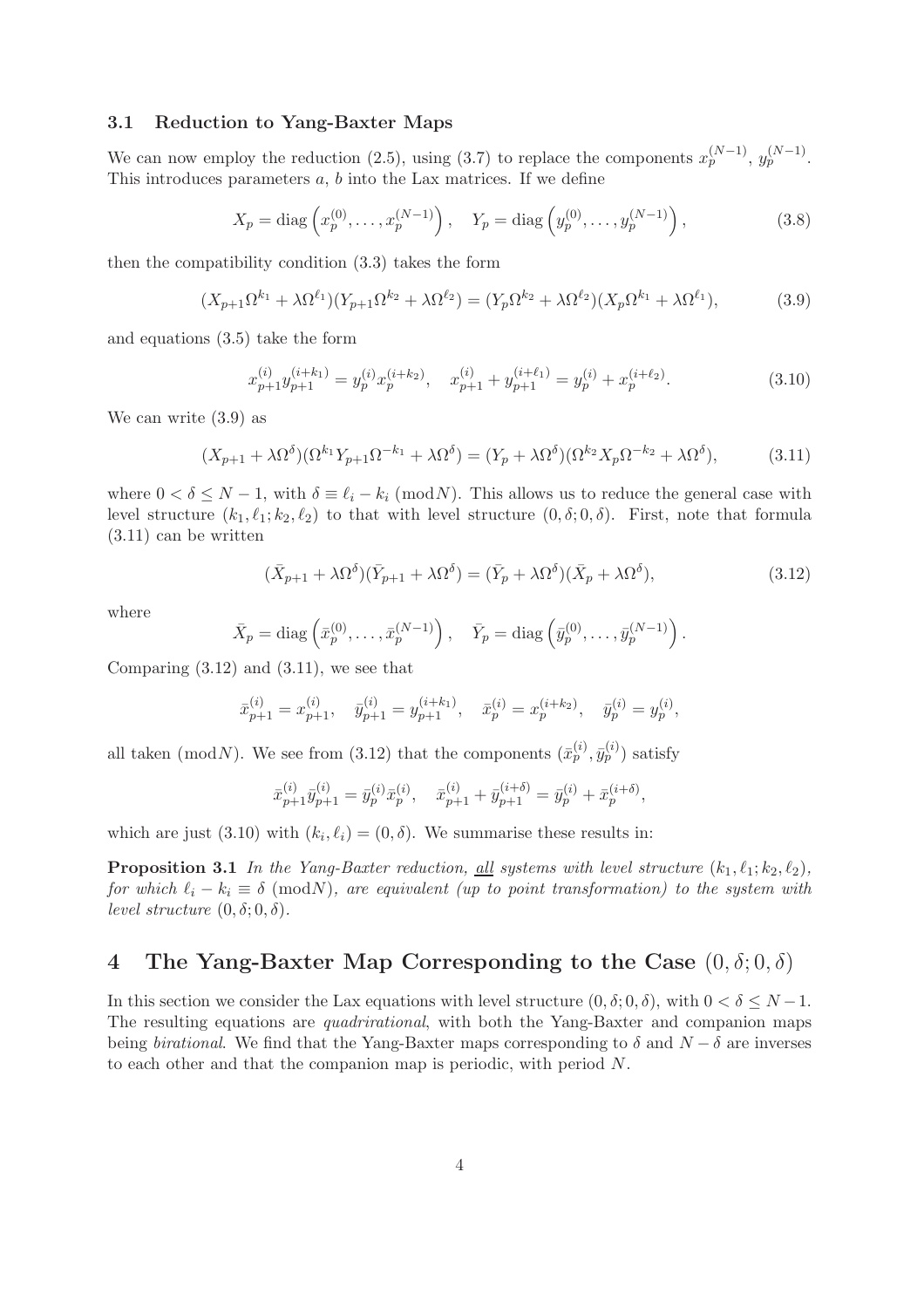#### 4.1 The Equations and Maps

With Lax matrices

$$
L(\mathbf{x}, a) = X_p + \lambda \Omega^{\delta}, \quad L(\mathbf{y}, b) = Y_p + \lambda \Omega^{\delta}, \tag{4.1}
$$

where  $X_p$  and  $Y_p$  are defined by (3.8), with

$$
x_p^{(N-1)} = \frac{a}{\prod_{i=0}^{N-2} x_p^{(i)}}, \quad y_p^{(N-1)} = \frac{b}{\prod_{i=0}^{N-2} y_p^{(i)}},\tag{4.2}
$$

the Lax equation (2.2) implies

$$
x_{p+1}^{(i)}y_{p+1}^{(i)} = y_p^{(i)}x_p^{(i)}, \quad x_{p+1}^{(i)} + y_{p+1}^{(i+\delta)} = y_p^{(i)} + x_p^{(i+\delta)}, \quad 0 \le i \le N-1.
$$
 (4.3)

Only the formulae with  $0 \le i \le N-2$  are independent, but the full set is useful when discussing first integrals.

Remark 4.1 (Level structure  $(\delta, 0; \delta, 0)$  vs  $(0, \delta; 0, \delta)$ ) Under the point transformation

$$
x_{p+1}^{(i)} = \tilde{x}_p^{(i+\delta)}, \quad x_p^{(i)} = \tilde{x}_{p+1}^{(i)}, \quad y_{p+1}^{(i)} = \tilde{y}_p^{(i)}, \quad y_p^{(i)} = \tilde{y}_{p+1}^{(i+\delta)},
$$

equations (4.3) take the form

$$
\tilde{x}_{p+1}^{(i)}\tilde{y}_{p+1}^{(i+\delta)} = \tilde{y}_p^{(i)}\tilde{x}_p^{(i+\delta)}, \quad \tilde{x}_{p+1}^{(i)} + \tilde{y}_{p+1}^{(i)} = \tilde{y}_p^{(i)} + \tilde{x}_p^{(i)}, \quad 0 \le i \le N-1,
$$

which are just the equations for level structure  $(\delta, 0; \delta, 0)$ , so these structures are equivalent.

#### **4.1.1** The Yang-Baxter map  $R^{(\delta)}(a, b)$

Here we solve (4.3) for  $(x_{p+1}^{(i)}, y_{p+1}^{(i)})$  as functions of  $(x_p^{(i)}, y_p^{(i)})$  (with  $0 \le i \le N-2$  and  $x_p^{(N-1)}$ ,  $y_p^{(N-1)}$  replaced by (4.2)). We write this map as  $R^{(\delta)}(a, b)$ , but when no ambiguity can arise, we suppress the parametric dependence by writing the map as  $R^{(\delta)}$ .

Notice that by shifting  $i \mapsto i + N - \delta \equiv i - \delta \pmod{N}$ , the second part of equation (4.3) takes the form

$$
x_{p+1}^{(i-\delta)} + y_{p+1}^{(i)} = y_p^{(i-\delta)} + x_p^{(i)},
$$

which leads to:

**Proposition 4.2 (Inverse Map)** The Yang-Baxter map  $R^{(-\delta)}(a, b)$  is just the <u>inverse</u> of the map  $R^{(\delta)}(a, b)$ .

This means that we only need to consider  $\delta \leq \frac{N}{2}$  $\frac{N}{2}$  and that, when  $N = 2M$ , the map  $R^{(M)}(a, b)$ is an involution.

**Proposition 4.3 (First Integrals)** The Yang-Baxter map  $R^{(\delta)}(a, b)$  has the following N first integrals:

$$
x_p^{(i)}y_p^{(i)} = c_i, \quad 0 \le i \le N - 2, \quad \sum_{i=0}^{N-1} (x_p^{(i+\delta)} + y_p^{(i)}) = c_{N-1}, \tag{4.4}
$$

where, in the latter,  $x_p^{(N-1)}$  and  $y_p^{(N-1)}$  are replaced by (4.2).

The last of these integrals is obtained by summing the additive equations of (4.3).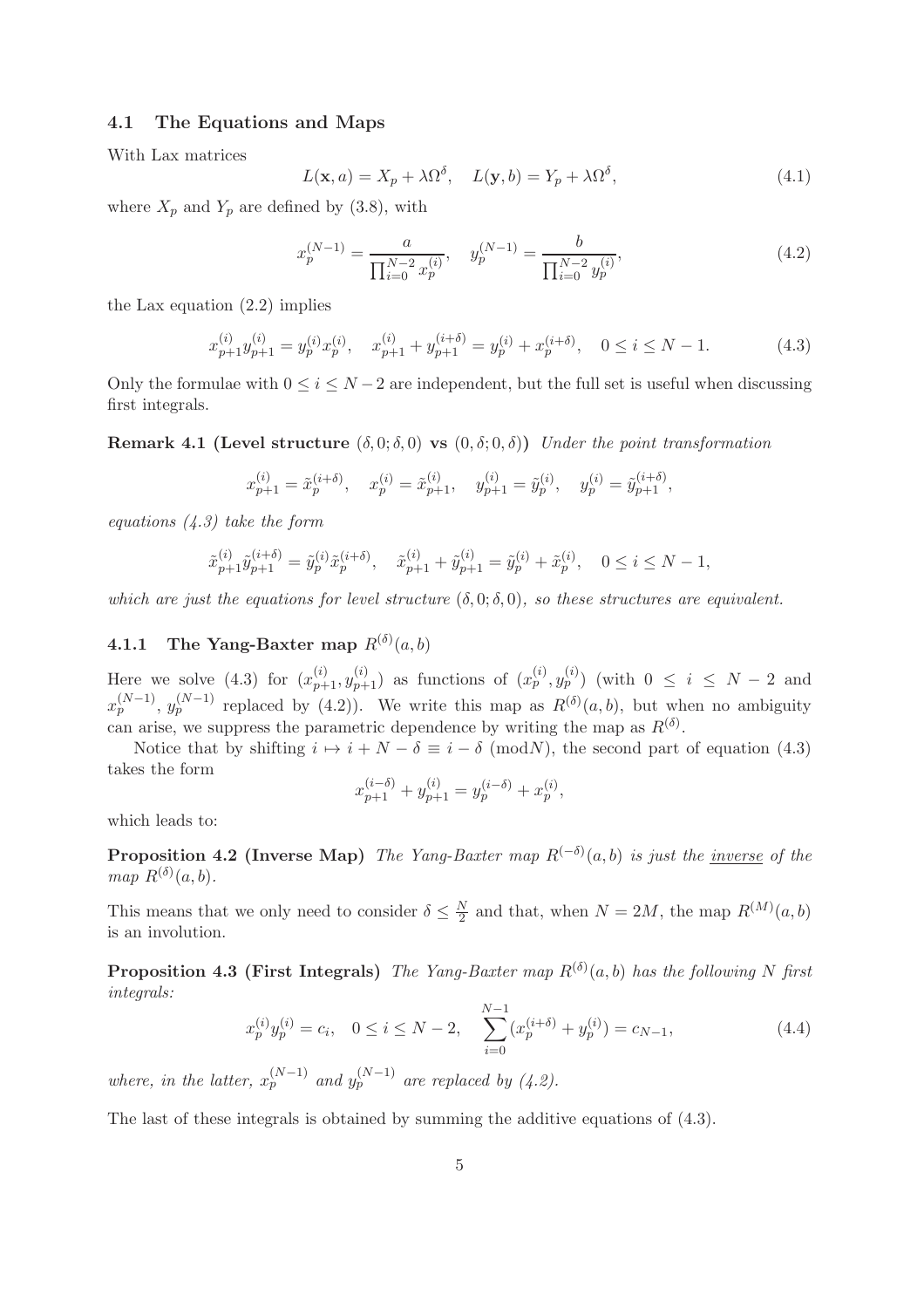#### 4.1.2 The Companion Map  $\varphi^{(\delta)}$

Here we solve (4.3) for  $(x_{p+1}^{(i)}, y_p^{(i)})$  as functions of  $(x_p^{(i)}, y_{p+1}^{(i)})$  (with  $0 \le i \le N-2$  and  $x_p^{(N-1)}$ ,  $y_p^{(N-1)}$  replaced by (4.2)). Since p is no longer the evolution parameter, we relabel our variables as:

$$
(x_p^{(i)}, y_{p+1}^{(i)}) = (x_q^{(i)}, y_q^{(i)}), \quad (x_{p+1}^{(i)}, y_p^{(i)}) = (x_{q+1}^{(i)}, y_{q+1}^{(i)}).
$$

Remark 4.4 (A second travelling wave reduction) This labelling follows directly from the travelling wave reduction

$$
\mathbf{u}_{m,n} = \mathbf{x}_q, \quad \mathbf{v}_{m,n} = \mathbf{y}_q, \quad \text{where} \quad q = n + m
$$

We can re-arrange the quadratic formulae in  $(4.3)$  (with this new labelling) to obtain  $N-1$ first integrals:

$$
\frac{x_q^{(i)}}{y_q^{(i)}} = c_i, \quad 0 \le i \le N - 2. \tag{4.5}
$$

We can also re-arrange the linear formulae of  $(4.3)$  to obtain

$$
x_{q+1}^{(i)} - y_{q+1}^{(i)} = x_q^{(i+\delta)} - y_q^{(i+\delta)}, \quad 0 \le i \le N - 1.
$$

If we define

$$
f(x,y) = x - y,\tag{4.6}
$$

then

$$
f(x_{q+1}^{(i)}, y_{q+1}^{(i)}) = f(x_q^{(i+\delta)}, y_q^{(i+\delta)}), \quad 0 \le i \le N-1.
$$
 (4.7)

We may use

$$
\left(\frac{x_q^{(0)}}{y_q^{(0)}},\ldots,\frac{x_q^{(N-2)}}{y_q^{(N-2)}},f\left(x_q^{(0)},y_q^{(0)}\right),\ldots,f\left(x_q^{(N-2)},y_q^{(N-2)}\right)\right)
$$

as coordinates and, in these coordinates, the map  $\varphi^{(\delta)}$  just shifts the coordinates  $f(x_q^{(i)}, y_q^{(i)})$  by δ, whilst leaving the coordinates  $\frac{x_q^{(i)}}{q_i}$  $\frac{x_q}{y_q^{(i)}}$  fixed. This leads to the following:

**Proposition 4.5 (Periodicity)** The map  $\varphi^{(\delta)}$  is periodic with period N. When  $(N, \delta) = 1$  this is the minimum period. Furthermore, we have that  $\varphi^{(\delta)} = \varphi^{(1)} \circ \cdots \circ \varphi^{(1)}$  (the  $\delta$ -fold composition of  $\varphi^{(1)}$ .

This statement is, of course, independent of coordinates.

Remark 4.6 ((2N – 2) first integrals) Any cyclically symmetric function of  $f(x_q^{(i)}, y_q^{(i)})$  is a first integral of the companion map, so it possesses  $(2N-2)$  first integrals. The common level set is then finite, corresponding to the periodicity of the map.

#### 4.2 Examples of the map  $R^{(\delta)}$

We can build hierarchies of Yang-Baxter maps for each  $\delta$ . It follows from Proposition 4.2 that we only need to consider  $\delta \leq \frac{N}{2}$  $\frac{N}{2}$ . However, as the value of N increases, so does the number of different maps  $R^{(\delta)}$ . We have: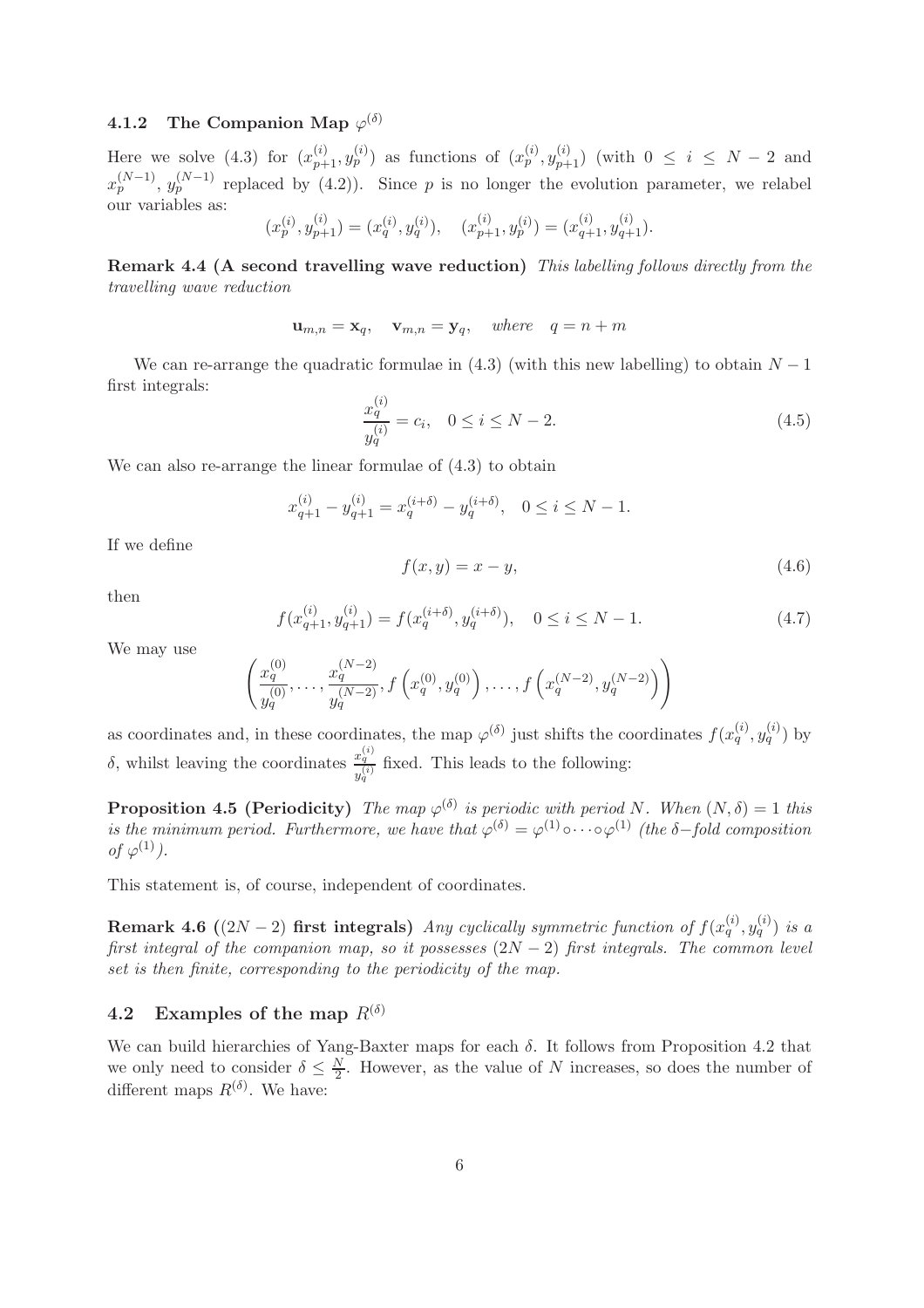**Case**  $\delta = 1$ : At  $N = 2$ , we only have the case  $\delta = 1$ , and  $R^{(1)}$  is just the map  $H_{III}^B$  in the classification of scalar Yang-Baxter maps [6]. The map  $R^{(1)}$  exists for all  $N \geq 2$ , which can therefore be considered as a multi-component generalisation of the scalar Yang-Baxter map  $H_{III}^B$ .

**Case**  $\delta = 2$ : For  $N \geq 4$  we have the map  $R^{(2)}$ . When N is even, this map degenerates to lower dimensional maps (see the case  $N = 4$  below), but when N is odd, we have a new sequence of Yang-Baxter maps which fully couple  $2N - 2$  variables. The 8-component case can be seen in the case  $N = 5$  below.

**Case**  $\delta = 3$ : For  $N \ge 6$  we have the map  $R^{(3)}$ , but again, this map degenerates to lower dimensional maps when N is a multiple of 3. The first fully coupled system is at  $N = 7$ .

Whilst the generalisation of  $\delta = 1$  is already known [5], the maps  $R^{(\delta)}$ , for  $\delta \geq 2$ , are new classes of Yang-Baxter maps.

#### 4.2.1 When  $N = 2$

Here we only have the case  $\delta = 1$ , which leads to (with  $x^{(0)} = x$ ,  $y^{(0)} = y$ ,  $x^{(1)} = a/x$ ,  $y^{(1)} = b/y$ )

$$
x_{p+1} = y_p \left( \frac{a+xy}{b+xy} \right), \quad y_{p+1} = x_p \left( \frac{b+xy}{a+xy} \right), \tag{4.8}
$$

which (up to a relabelling of parameters) is just the map  $H_{III}^B$  in the classification of scalar Yang-Baxter maps [6].

The existence of the two invariant functions (4.4) implies (the well known fact) that this map is an involution.

#### 4.2.2 When  $N = 3$

Here we have  $\delta = 1$  and  $\delta = 2$ , but since  $N - 1 = 2 \equiv -1 \pmod{3}$ , the map  $R^{(2)}$  is just the inverse of  $R^{(1)}$ . In this case  $R^{(1)}$  takes the form:

$$
x_{p+1}^{(i)} = y_p^{(i)} \frac{A^{(i)}}{A^{(i+1)}}, \qquad y_{p+1}^{(i)} = x_p^{(i)} \frac{A^{(i+1)}}{A^{(i)}}, \quad 0 \le i \le 1,
$$
\n
$$
(4.9)
$$

.

with upper indices taken (mod2) and where

$$
A^{(0)} = a(x_p^{(1)} + y_p^{(0)}) + x_p^{(0)}x_p^{(1)}y_p^{(0)}y_p^{(1)}, \quad A^{(1)} = A^{(0)} + (b-a)x_p^{(1)}, \quad A^{(2)} = A^{(1)} + (b-a)y_p^{(0)}.
$$

Remark 4.7 (Discrete Modified Boussinesq Equation) This is equivalent to the Yang-Baxter map derived in [8], associated with the discrete modified Boussinesq equation (see equation  $(67a-b)$  of  $[8]$ ). They are related by a simple point transformation:

$$
x^{(0)} \mapsto \frac{c_0}{x^1}, \quad x^{(1)} \mapsto c_0 x^2, \quad y^{(0)} \mapsto \frac{c_0 \alpha_1}{\alpha_2 y^1}, \quad y^{(1)} \mapsto \frac{\alpha_1^2 y^2}{c_0^3}, \quad where \quad c_0^4 = \frac{\alpha_1^3}{\alpha_2}
$$

#### 4.2.3 When  $N = 4$

For  $\delta = 1$ : We obtain the 6-component version of (4.9).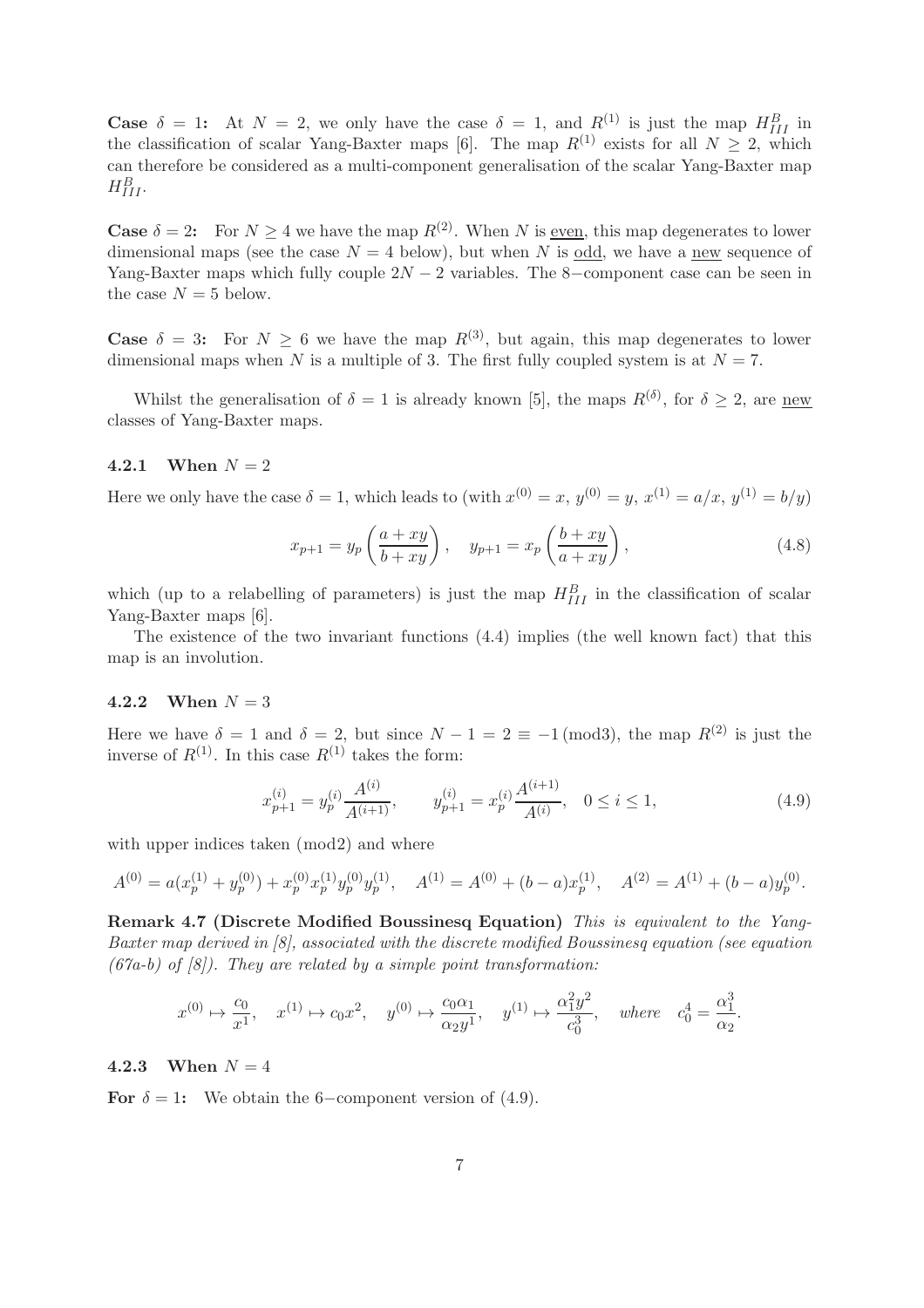For  $\delta = 2$ : Since  $(N, \delta) = 2 \neq 1$ , the map is reducible, with a 4-component subsystem:

$$
x_{p+1}^{(0)} = \frac{x_p^{(0)}(x_p^{(2)} + y_p^{(0)})}{x_p^{(0)} + y_p^{(2)}}, \quad x_{p+1}^{(2)} = \frac{x_p^{(2)}(x_p^{(0)} + y_p^{(2)})}{x_p^{(2)} + y_p^{(0)}},
$$
  
\n
$$
y_{p+1}^{(0)} = \frac{y_p^{(0)}(x_p^{(0)} + y_p^{(2)})}{x_p^{(2)} + y_p^{(0)}}, \quad y_{p+1}^{(2)} = \frac{y_p^{(2)}(x_p^{(2)} + y_p^{(0)})}{x_p^{(0)} + y_p^{(2)}},
$$
\n
$$
(4.10)
$$

in which the parameters  $(a, b)$  are absent.

The remaining pair of equations are a non-autonomous version of (4.8), with coefficients depending upon  $(x_p^{(0)}, x_p^{(2)}, y_p^{(0)}, y_p^{(2)})$ :

$$
x_{p+1}^{(1)} = \frac{y_p^{(0)} y_p^{(2)} y_p^{(1)} \left( a + x_p^{(0)} x_p^{(2)} x_p^{(1)} y_p^{(1)} \right)}{x_p^{(0)} x_p^{(2)} \left( b + y_p^{(0)} y_p^{(2)} x_p^{(1)} y_p^{(1)} \right)}, \quad y_{p+1}^{(1)} = \frac{x_p^{(0)} x_p^{(2)} x_p^{(1)} \left( b + y_p^{(0)} y_p^{(2)} x_p^{(1)} y_p^{(1)} \right)}{x_p^{(0)} x_p^{(2)} \left( a + x_p^{(0)} x_p^{(2)} x_p^{(1)} y_p^{(1)} \right)}.
$$
 (4.11)

Notice that this last pair could also be written

$$
x_{p+1}^{(1)} = \frac{x_p^{(1)}(x_p^{(3)} + y_p^{(1)})}{x_p^{(1)} + y_p^{(3)}}, \quad y_{p+1}^{(1)} = \frac{y_p^{(1)}(x_p^{(1)} + y_p^{(3)})}{x_p^{(3)} + y_p^{(1)}},
$$

which, with the constraint  $(4.2)$ , explains the formulae in  $(4.11)$ .

The 4−component system (4.10) has 4 independent first integrals

$$
I_1 = x_p^{(0)} y_p^{(0)}, \quad I_2 = x_p^{(2)} y_p^{(2)}, \quad I_3 = x_p^{(0)} x_p^{(2)}, \quad I_4 = x_p^{(0)} + x_p^{(2)} + y_p^{(0)} + y_p^{(2)},
$$

so is periodic (and has period 2).

The remaining two equations (4.11) cannot be taken alone, but only as part of the 6−component system. This system has two more first integrals,

$$
I_5 = x_p^{(1)}y_p^{(1)}, \quad I_6 = x_p^{(1)} + \frac{a}{x_p^{(0)}x_p^{(1)}x_p^{(2)}} + y_p^{(1)} + \frac{b}{y_p^{(0)}y_p^{(1)}y_p^{(2)}},
$$

so is also periodic (of period 2). As commented after Proposition 4.2, this involutive property follows from  $\delta = N - \delta$  for this case.

**Remark 4.8 (Non-Coprime Case)** This decoupling, when  $(N, \delta) \neq 1$ , is a general feature.

#### 4.2.4 When  $N = 5$

Here  $\delta = 1$  and  $\delta = 2$  give genuinely different maps.

For  $\delta = 1$ : The map  $R^{(1)}$  takes the same form as (4.9):

$$
x_{p+1}^{(i)} = y_p^{(i)} \frac{A^{(i)}}{A^{(i+1)}}, \qquad y_{p+1}^{(i)} = x_p^{(i)} \frac{A^{(i+1)}}{A^{(i)}}, \quad 0 \le i \le 3,
$$
\n
$$
(4.12)
$$

 $\alpha$ 

with upper indices taken  $(mod 4)$  and where

$$
A^{(0)} = a(x_p^{(1)}x_p^{(2)}x_p^{(3)} + x_p^{(2)}x_p^{(3)}y_p^{(0)} + x_p^{(3)}y_p^{(0)}y_p^{(1)} + y_p^{(0)}y_p^{(1)}y_p^{(2)}) + \prod_{i=0}^{3} x_p^{(i)}y_p^{(i)},
$$
  
\n
$$
A^{(1)} = A^{(0)} + (b - a)x_p^{(1)}x_p^{(2)}x_p^{(3)}, \quad A^{(2)} = A^{(1)} + (b - a)x_p^{(2)}x_p^{(3)}y_p^{(0)},
$$
  
\n
$$
A^{(3)} = A^{(2)} + (b - a)x_p^{(3)}y_p^{(0)}y_p^{(1)}, \quad A^{(4)} = A^{(3)} + (b - a)y_p^{(0)}y_p^{(1)}y_p^{(2)}.
$$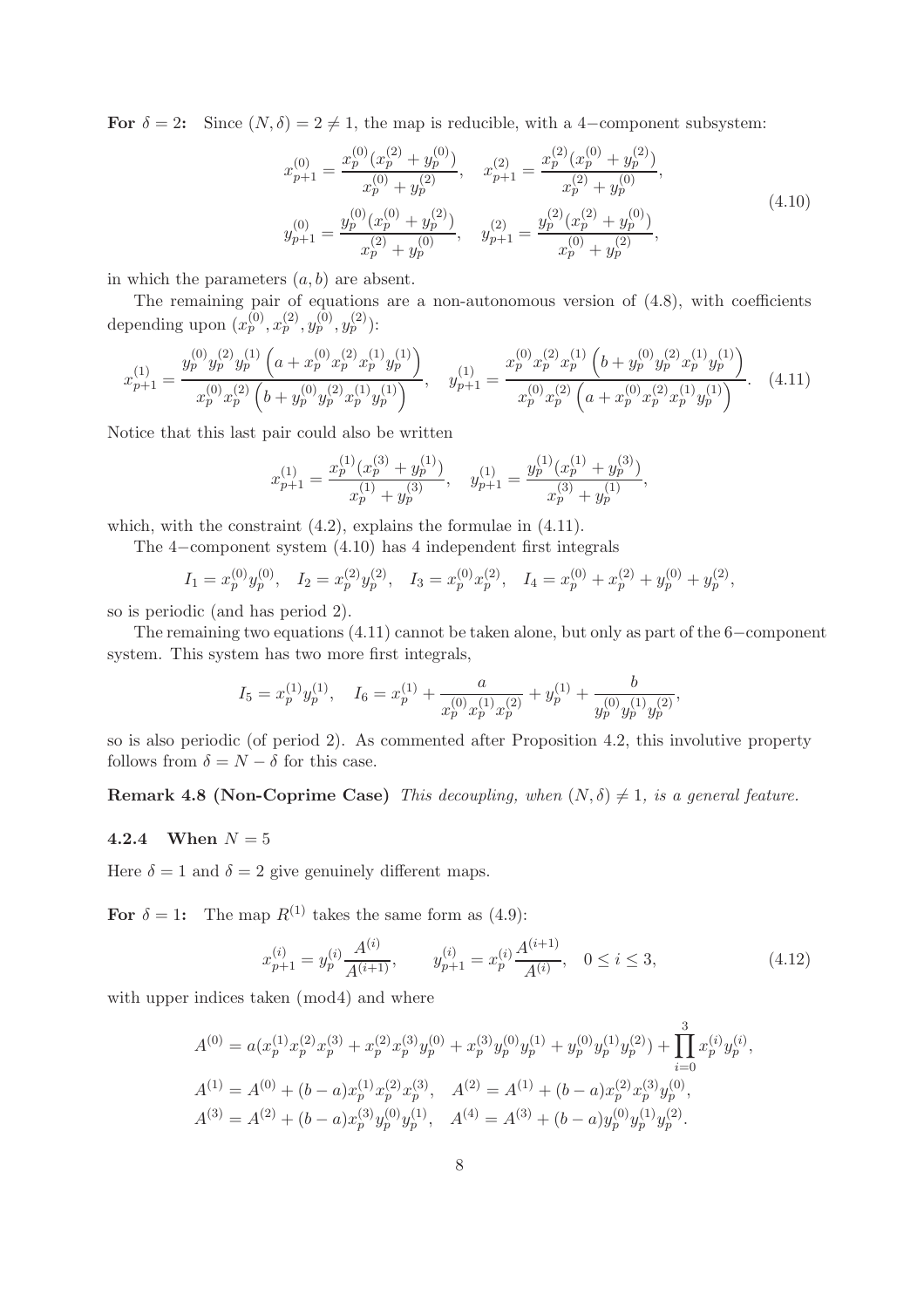For  $\delta = 2$ : The map  $R^{(2)}$  takes the form:

$$
x_{p+1}^{(0)} = y_p^{(0)} \frac{A^{(2)}}{A^{(3)}}, \quad x_{p+1}^{(1)} = y_p^{(1)} \frac{A^{(0)}}{A^{(1)}}, \quad x_{p+1}^{(2)} = y_p^{(2)} \frac{A^{(3)}}{A^{(4)}}, \quad x_{p+1}^{(3)} = y_p^{(3)} \frac{A^{(1)}}{A^{(2)}},\tag{4.13}
$$

and  $y_{p+1}^{(i)} = \frac{x_p^{(i)} y_p^{(i)}}{x_p^{(i)}}$  $\frac{p}{x_{p+1}^{(i)}}$ , with upper indices taken (mod4) and where

$$
A^{(0)} = a(x_p^{(3)}x_p^{(0)}x_p^{(2)} + x_p^{(0)}x_p^{(2)}y_p^{(1)} + x_p^{(2)}y_p^{(1)}y_p^{(3)} + y_p^{(1)}y_p^{(3)}y_p^{(0)}) + \prod_{i=0}^3 x_p^{(i)}y_p^{(i)},
$$
  
\n
$$
A^{(1)} = A^{(0)} + (b - a)x_p^{(3)}x_p^{(0)}x_p^{(2)}, \quad A^{(2)} = A^{(1)} + (b - a)x_p^{(0)}x_p^{(2)}y_p^{(1)},
$$
  
\n
$$
A^{(3)} = A^{(2)} + (b - a)x_p^{(2)}y_p^{(1)}y_p^{(3)}, \quad A^{(4)} = A^{(3)} + (b - a)y_p^{(1)}y_p^{(3)}y_p^{(0)}.
$$

#### 4.2.5 The Structure of the Formulae

The order of appearance of  $A^{(i)}$  in (4.13) and the combination of variables appearing in the definition of  $A^{(0)}$  is controlled by the following ordering of the variables  $x_p^{(i)}$ ,  $y_p^{(i)}$ :

$$
\{x^{(\delta-1)}, x^{(2\delta-1)}, \dots, x^{((N-1)\delta-1)}, y^{(\delta-1)}, y^{(2\delta-1)}, \dots, y^{((N-1)\delta-1)}\}.
$$

When  $(N, \delta) = 1$ , the numbers  $\{(m\delta - 1)\}_{m=1}^{N-1}$  form a permutation of the numbers  $0, \ldots, N-2$ , so all the variables are included in this list. The formulae (4.13) are just

$$
x_{p+1}^{(m\delta-1)} = y_p^{(m\delta-1)} \frac{A^{(m-1)}}{A^{(m)}}, \quad 1 \le m \le N-1.
$$
 (4.14)

The coefficient of the parameter a in function  $A^{(0)}$  is constructed as follows: the first term is  $\prod_{i=0}^{N-2} x^{(i)}$  $\frac{i=0}{x^{(\delta-1)}}$ . We then repeatedly act by the permutation

$$
x^{(\delta-1)} \to x^{(2\delta-1)} \to \cdots \to x^{((N-1)\delta-1)} \to y^{(\delta-1)} \to y^{(2\delta-1)} \to \cdots \to y^{((N-1)\delta-1)} \to x^{(\delta-1)},
$$

for  $(N-2)$  times, which ends with  $\frac{\prod_{i=0}^{N-2} y^{(i)}}{n(N-1-\delta)}$  $\frac{\prod_{i=0}^{n} y^{(N-1-i)}}{y^{(N-1-i)}}$ . The coefficient of a is then just the sum of these  $(N-1)$  terms. The remaining term in  $A^{(0)}$  is just  $\prod_{i=0}^{N-2} x^{(i)}y^{(i)}$ .

The functions  $A^{(i)}$  are formed by successively changing the coefficient a to b at each of the terms in the above sum.

**Example 4.9 (The case**  $N = 5, \delta = 2$ ) Here we have

$$
x^{(1)} \to x^{(3)} \to x^{(0)} \to x^{(2)} \to y^{(1)} \to y^{(3)} \to y^{(0)} \to y^{(2)},
$$

and

$$
x_p^{(3)}x_p^{(0)}x_p^{(2)} \rightarrow x_p^{(0)}x_p^{(2)}y_p^{(1)} \rightarrow x_p^{(2)}y_p^{(1)}y_p^{(3)} \rightarrow y_p^{(1)}y_p^{(3)}y_p^{(0)},
$$

giving the expression for  $A^{(0)}$ , given in the case of (4.13).

**Example 4.10 (The case**  $N = 7, \delta = 3$ ) Here we have

$$
x^{(2)} \to x^{(5)} \to x^{(1)} \to x^{(4)} \to x^{(0)} \to x^{(3)} \to y^{(2)} \to y^{(5)} \to y^{(1)} \to y^{(4)} \to y^{(0)} \to y^{(3)},
$$

and

$$
x_p^{(5)}x_p^{(1)}x_p^{(4)}x_p^{(0)}x_p^{(3)} \to x_p^{(1)}x_p^{(4)}x_p^{(0)}x_p^{(3)}y_p^{(2)} \to \cdots \to y_p^{(2)}y_p^{(5)}y_p^{(1)}y_p^{(4)}y_p^{(0)},
$$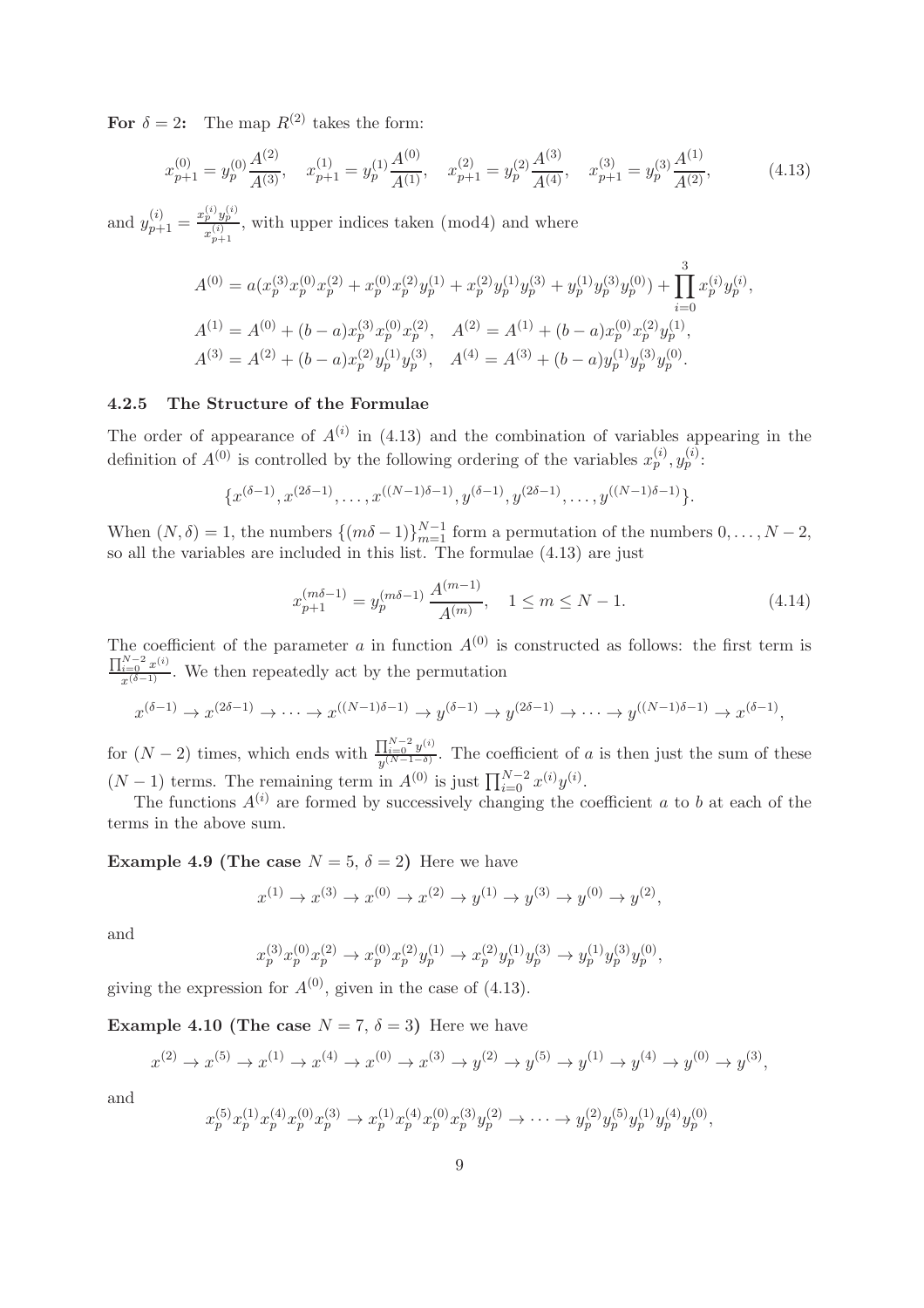giving

$$
A^{(0)} = a(x_p^{(5)}x_p^{(1)}x_p^{(4)}x_p^{(0)}x_p^{(3)} + x_p^{(1)}x_p^{(4)}x_p^{(0)}x_p^{(3)}y_p^{(2)} + \cdots + y_p^{(2)}y_p^{(5)}y_p^{(1)}y_p^{(4)}y_p^{(0)}) + \prod_{i=0}^5 x_p^{(i)}y_p^{(i)}.
$$

The remaining  $A^{(i)}$  are then constructed by the above prescription and the map  $R^{(3)}$ , for  $N = 7$ is given by (4.14), for  $\delta = 3$ .

#### 4.3 The Quotient Potential Case and Symmetries

In [4] we introduced two potential forms of our equations (3.5). Here we briefly mention the "quotient potential", leaving the "additive potential" to Section 5.

Equations (3.5a) hold identically if we set

$$
u_{m,n}^{(i)} = \alpha \frac{\phi_{m+1,n}^{(i)}}{\phi_{m,n}^{(i+k_1)}}, \quad v_{m,n}^{(i)} = \beta \frac{\phi_{m,n+1}^{(i)}}{\phi_{m,n}^{(i+k_2)}},\tag{4.15}
$$

where  $a = \alpha^N$ ,  $b = \beta^N$ . Equations (3.5b) then take the form

$$
\alpha \left( \frac{\phi_{m+1,n+1}^{(i)}}{\phi_{m,n+1}^{(i+k_1)}} - \frac{\phi_{m+1,n}^{(i+\ell_2)}}{\phi_{m,n}^{(i+\ell_2+k_1)}} \right) = \beta \left( \frac{\phi_{m+1,n+1}^{(i)}}{\phi_{m+1,n}^{(i+k_2)}} - \frac{\phi_{m,n+1}^{(i+\ell_1)}}{\phi_{m,n}^{(i+\ell_1+k_2)}} \right),\tag{4.16}
$$

where indices are taken  $(mod N)$ .

These equations have a weighted scaling symmetry, whose invariants are given exactly by the formulae (4.15), leading us back to equations (3.5) and therefore to our previous Yang-Baxter maps.

#### 5 The Additive Potential

Equations (3.5b) hold identically if we set

$$
u_{m,n}^{(i)} = \chi_{m+1,n}^{(i)} - \chi_{m,n}^{(i+\ell_1)}, \quad v_{m,n}^{(i)} = \chi_{m,n+1}^{(i)} - \chi_{m,n}^{(i+\ell_2)}.
$$
\n
$$
(5.1)
$$

Equations (3.5a) then take the form

$$
\frac{\left(\chi_{m+1,n+1}^{(i)} - \chi_{m,n+1}^{(i+\ell_1)}\right)}{\left(\chi_{m+1,n+1}^{(i)} - \chi_{m+1,n}^{(i+\ell_2)}\right)} = \frac{\left(\chi_{m+1,n}^{(i+k_2)} - \chi_{m,n}^{(i+k_2+\ell_1)}\right)}{\left(\chi_{m,n+1}^{(i+k_1)} - \chi_{m,n}^{(i+k_1+\ell_2)}\right)},\tag{5.2}
$$

and the first integrals (3.7) take the form

$$
\prod_{i=0}^{N-1} \left( \chi_{m+1,n}^{(i)} - \chi_{m,n}^{(i+\ell_1)} \right) = a, \quad \prod_{i=0}^{N-1} \left( \chi_{m,n+1}^{(i)} - \chi_{m,n}^{(i+\ell_2)} \right) = b.
$$
\n(5.3)

Remark 5.1 (Reduction) It is not always possible to use these first integrals to explicitly reduce (5.2) to a system with  $N-1$  components (eliminating  $\chi_{m,n}^{(N-1)}$ ), and even when this is possible the spectral problem (3.1) cannot be written in terms of the reduced variables.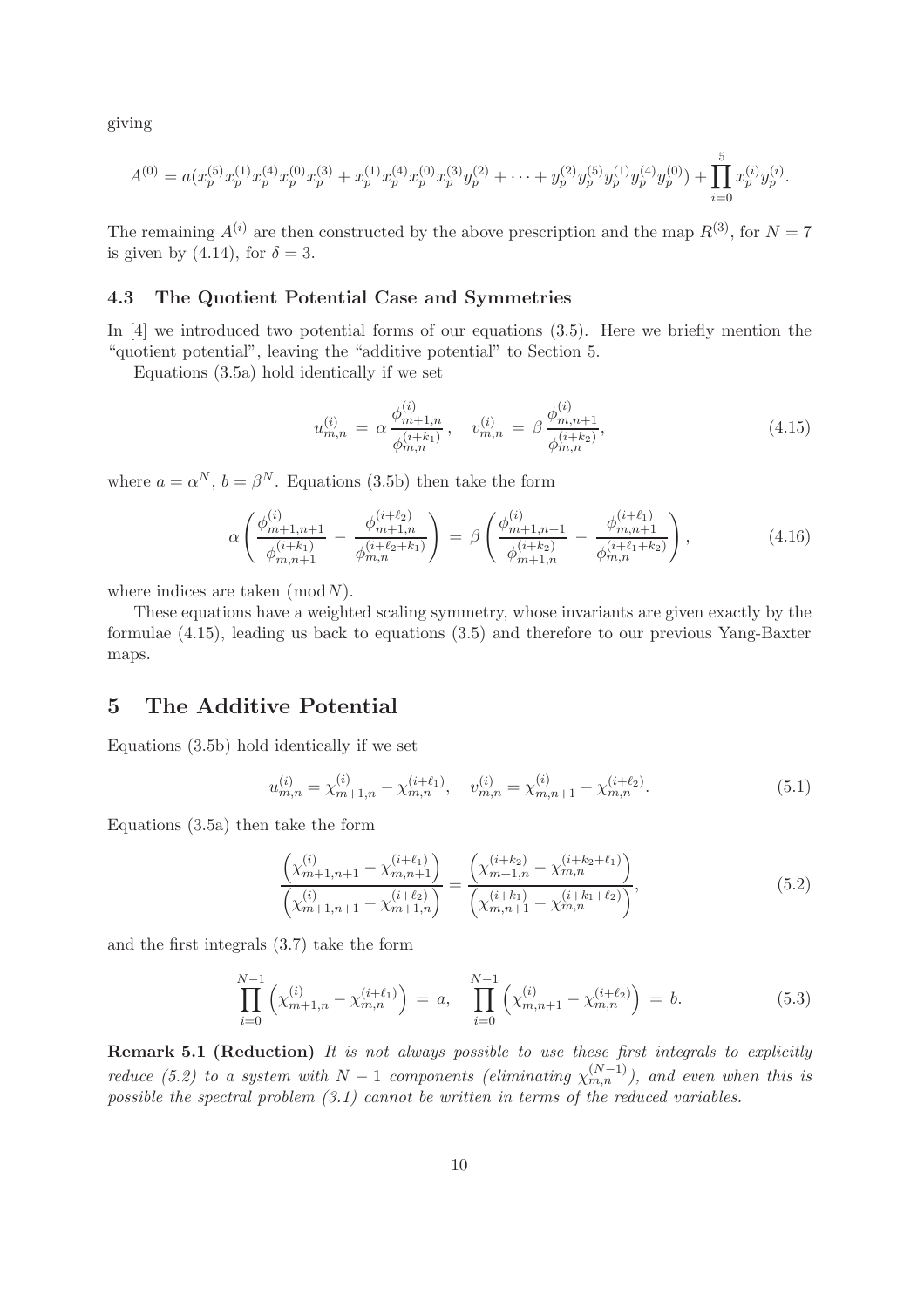In [4] we showed that it is possible to explicitly reduce the system with  $(k_i, \ell_i) = (0, 1)$ , which takes the form

$$
\frac{\left(\chi_{m+1,n+1}^{(i)} - \chi_{m,n+1}^{(i+1)}\right)}{\left(\chi_{m+1,n+1}^{(i)} - \chi_{m+1,n}^{(i+1)}\right)} = \frac{\left(\chi_{m+1,n}^{(i)} - \chi_{m,n}^{(i+1)}\right)}{\left(\chi_{m,n+1}^{(i)} - \chi_{m,n}^{(i+1)}\right)}, \quad i = 0, \dots, N-3,
$$
\n(5.4a)

$$
\chi_{m+1,n+1}^{(N-2)} = \chi_{m,n}^{(0)} + \frac{1}{\chi_{m+1,n}^{(N-2)} - \chi_{m,n+1}^{(N-2)}} \left(\frac{a}{X} - \frac{b}{Y}\right),\tag{5.4b}
$$

where  $X = \prod_{j=0}^{N-3} (\chi_{m+1,n}^{(j)} - \chi_{m,n}^{(j+1)})$  and  $Y = \prod_{j=0}^{N-3} (\chi_{m,n+1}^{(j)} - \chi_{m,n}^{(j+1)})$ .

Remark 5.2 This is a direct generalisation of equation H1 in the ABS classification [1].

It is easy to see that the system (5.4) has the following pair of symmetry generators:

$$
\mathbf{X}_{t} = \sum_{i=0}^{N-2} \omega^{m+n+i} \partial_{\chi_{m,n}^{(i)}}, \qquad (5.5a)
$$

$$
\mathbf{X}_s = \sum_{i=0}^{N-2} \omega^{m+n+i} \chi_{m,n}^{(i)} \partial_{\chi_{m,n}^{(i)}}, \ \omega \neq 1,\tag{5.5b}
$$

where  $\omega^N = 1$ . It is therefore possible to write equations (5.4) in terms of the invariants of these symmetries. We can then reduce this form of the lattice equations to Yang-Baxter maps.

#### 5.1 The Invariants of  $X_t$

It is straightforward to write a suitable "basis" for the invariants of  $\mathbf{X}_t$ . The formulae are more symmetric if we write "too many" invariants, which then satisfy some additional identities. We therefore define  $4(N-1)$  invariants, satisfying  $(N-1)$  identities. Furthermore, we make the reduction (2.5), so that we derive a map. Following [8], we denote these invariants by

$$
x^{(i)} \equiv x_p^{(i)}, \ y^{(i)} \equiv y_p^{(i)}, \ u^{(i)} \equiv x_{p+1}^{(i)}, \ v^{(i)} \equiv y_{p+1}^{(i)}, \text{ where } p = n-m,
$$
 (5.6)

corresponding to specific edges of the lattice square, as shown in Figure 1 and noting that the shifts  $m \mapsto m - 1$  and  $n \mapsto n + 1$  both correspond to  $p \mapsto p + 1$ .



Figure 1: Invariants defined on edges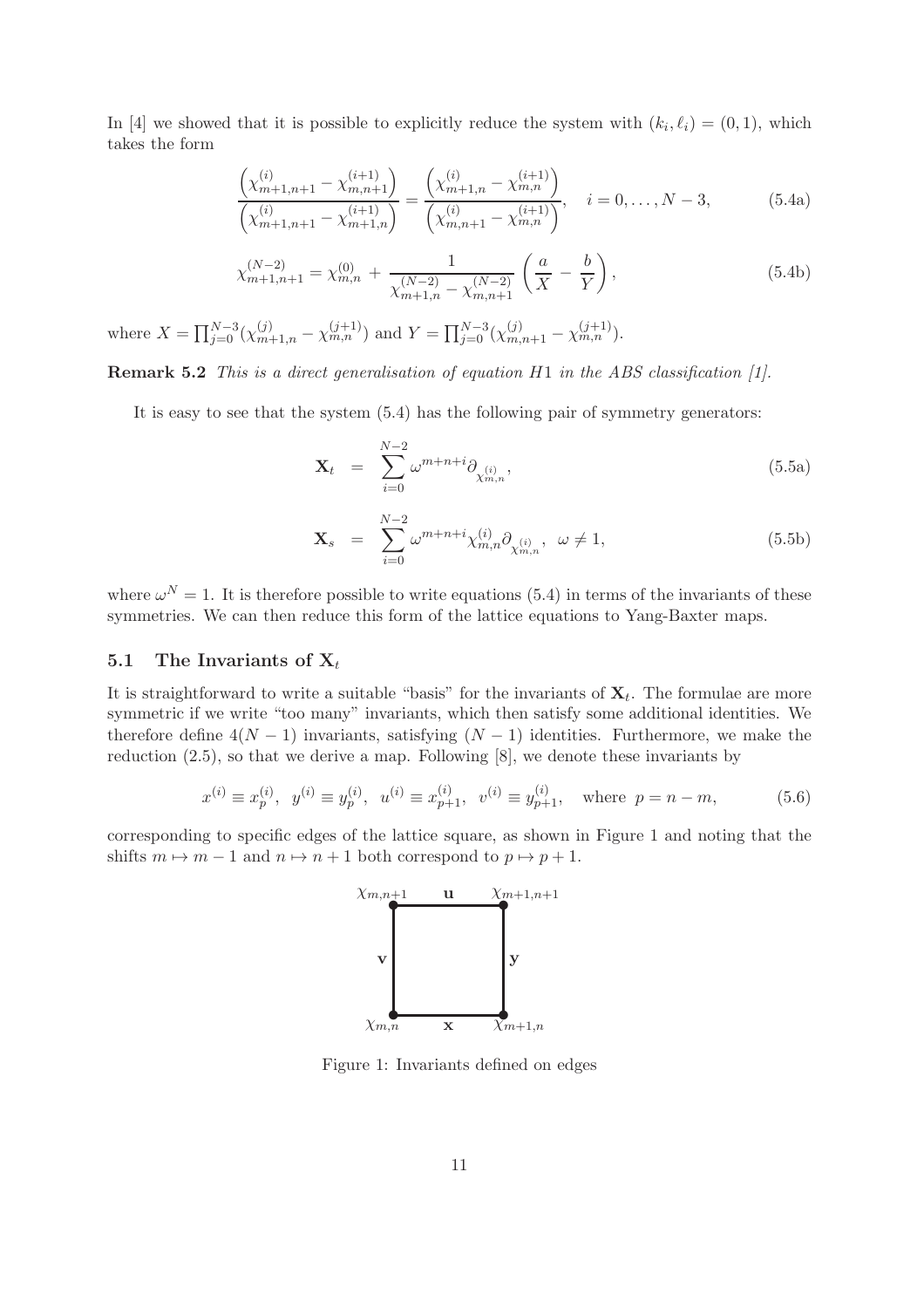The  $4(N-1)$  invariants:

$$
x^{(i)} = \chi_{m+1,n}^{(i)} - \chi_{m,n}^{(i+1)}, \qquad i = 0, \dots, N-3, \quad x^{(N-2)} = \chi_{m+1,n}^{(N-2)} + \sum_{j=0}^{N-2} \chi_{m,n}^{(j)},
$$
  
\n
$$
y^{(i)} = \chi_{m+1,n+1}^{(i)} - \chi_{m+1,n}^{(i+1)}, \qquad i = 0, \dots, N-3, \quad y^{(N-2)} = \chi_{m+1,n+1}^{(N-2)} + \sum_{j=0}^{N-2} \chi_{m+1,n}^{(j)},
$$
  
\n
$$
u^{(i)} = \chi_{m+1,n+1}^{(i)} - \chi_{m,n+1}^{(i+1)}, \qquad i = 0, \dots, N-3, \quad u^{(N-2)} = \chi_{m+1,n+1}^{(N-2)} + \sum_{j=0}^{N-2} \chi_{m,n+1}^{(j)},
$$
  
\n
$$
v^{(i)} = \chi_{m,n+1}^{(i)} - \chi_{m,n}^{(i+1)}, \qquad i = 0, \dots, N-3, \quad v^{(N-2)} = \chi_{m,n+1}^{(N-2)} + \sum_{j=0}^{N-2} \chi_{m,n}^{(j)},
$$

satisfy  $(N-1)$  identities:

$$
x^{(i+1)} + y^{(i)} = u^{(i)} + v^{(i+1)}, \quad i = 0, \dots, N-3,
$$
\n(5.7a)

$$
y^{(N-2)} + \sum_{j=0}^{N-2} v^{(j)} = u^{(N-2)} + \sum_{j=0}^{N-2} x^{(j)},
$$
\n(5.7b)

and equations (5.4) take the form

$$
u^{(i)}v^{(i)} = x^{(i)}y^{(i)}, \quad i = 0, \dots, N-3,
$$
\n(5.7c)

$$
u^{(N-2)} = \sum_{j=0}^{N-2} v^{(j)} + \frac{1}{x^{(N-2)} - v^{(N-2)}} \left( \frac{a}{\prod_{j=0}^{N-3} x^{(j)}} - \frac{b}{\prod_{j=0}^{N-3} v^{(j)}} \right).
$$
 (5.7d)

The Yang-Baxter map corresponds to the solution of equations (5.7) for  $(u^{(i)}, v^{(i)})$ . We do not have an explicit form of the solution in general, but for any given value of N, this can be found.

**Remark 5.3 (The Case**  $N = 2$ ) We already remarked that for  $N = 2$  the lattice equation is just H1 in the ABS classification [1]. Using the symmetry  $\mathbf{X}_t$ , with  $\omega = -1$  leads to the Yang-Baxter map

$$
u = y + \frac{a-b}{x-y}
$$
,  $v = x + \frac{a-b}{x-y}$ ,

which is just  $F_V$  of the ABS classification of quadrirational maps [2] (the Adler map). Clearly, we may consider this whole family of maps as multi-component generalisations of  $F_V$ .

**Example 5.4 (The Case**  $N = 3$ ) In this case, we find

$$
u^{(0)} = y^{(0)} + \frac{(a-b)y^{(0)}}{b-x^{(0)}y^{(0)}(x^{(0)} + x^{(1)} - y^{(1)})},
$$
  
\n
$$
u^{(1)} = y^{(1)} + \frac{(b-a)y^{(0)}}{b-x^{(0)}y^{(0)}(x^{(0)} + x^{(1)} - y^{(1)})} + \frac{(b-a)x^{(0)}}{a-x^{(0)}y^{(0)}(x^{(0)} + x^{(1)} - y^{(1)})},
$$
  
\n
$$
v^{(0)} = x^{(0)} + \frac{(b-a)x^{(0)}}{a-x^{(0)}y^{(0)}(x^{(0)} + x^{(1)} - y^{(1)})},
$$
  
\n
$$
v^{(1)} = x^{(1)} + \frac{(b-a)y^{(0)}}{b-x^{(0)}y^{(0)}(x^{(0)} + x^{(1)} - y^{(1)})}.
$$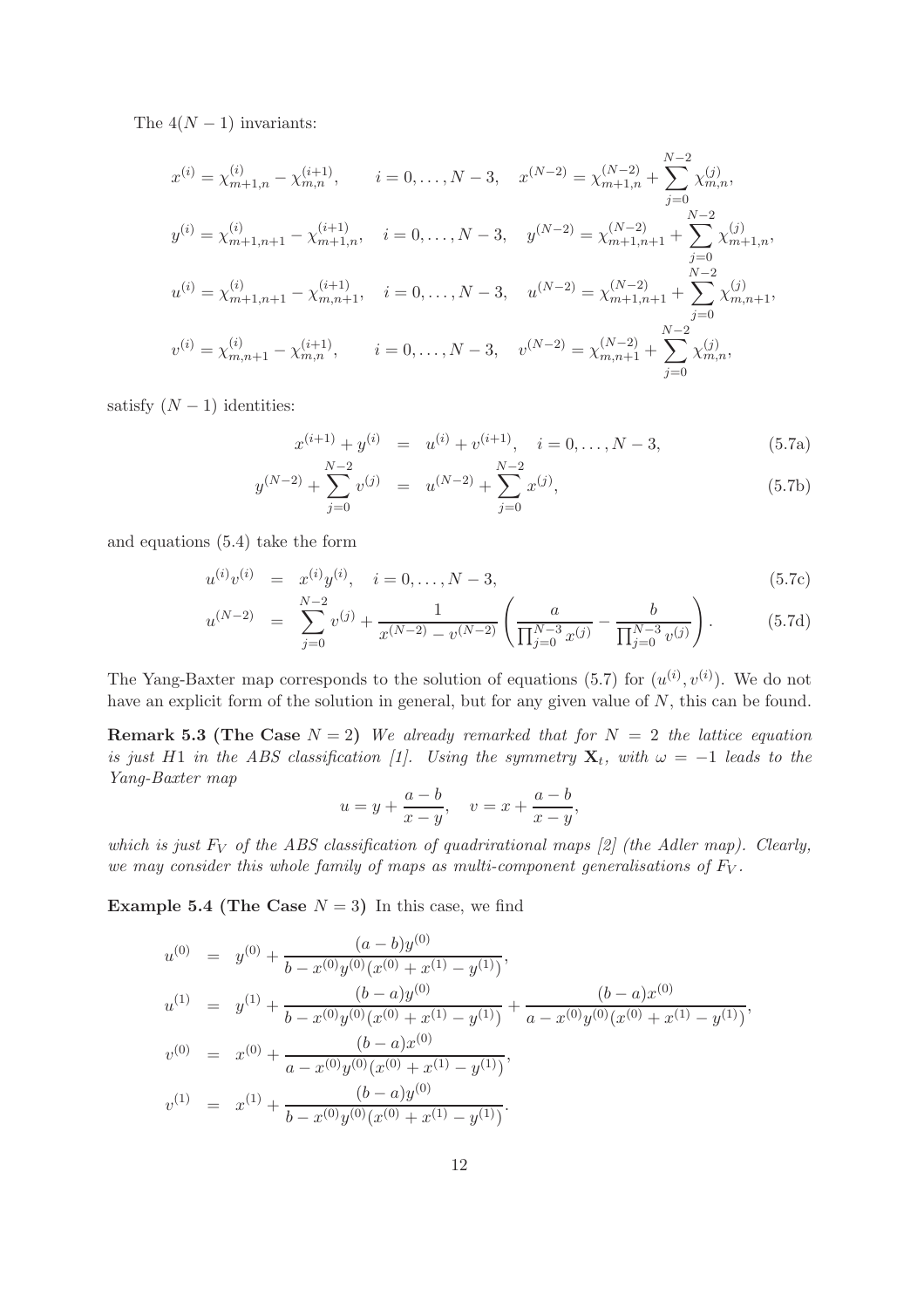#### 5.2 The Invariants of  $X_s$

Again we denote invariants as in (5.6) and Figure 1. The  $4(N-1)$  invariants:

$$
x^{(i)} = \frac{\chi_{m+1,n}^{(i)}}{\chi_{m,n}^{(i+1)}}, \quad i = 0, \dots, N-3, \qquad x^{(N-2)} = \chi_{m+1,n}^{(N-2)} \prod_{j=0}^{N-2} \chi_{m,n}^{(j)},
$$
  
\n
$$
y^{(i)} = \frac{\chi_{m+1,n+1}^{(i)}}{\chi_{m+1,n}^{(i+1)}}, \quad i = 0, \dots, N-3, \quad y^{(N-2)} = \chi_{m+1,n+1}^{(N-2)} \prod_{j=0}^{N-2} \chi_{m+1,n}^{(j)},
$$
  
\n
$$
u^{(i)} = \frac{\chi_{m+1,n+1}^{(i)}}{\chi_{m,n+1}^{(i+1)}}, \quad i = 0, \dots, N-3, \quad u^{(N-2)} = \chi_{m+1,n+1}^{(N-2)} \prod_{j=0}^{N-2} \chi_{m,n+1}^{(j)},
$$
  
\n
$$
v^{(i)} = \frac{\chi_{m,n+1}^{(i)}}{\chi_{m,n}^{(i+1)}}, \quad i = 0, \dots, N-3, \qquad v^{(N-2)} = \chi_{m,n+1}^{(N-2)} \prod_{j=0}^{N-2} \chi_{m,n}^{(j)},
$$

satisfy  $(N-1)$  identities:

$$
u^{(i)}v^{(i+1)} = x^{(i+1)}y^{(i)}, \quad i = 0, \dots, N-3,
$$
\n(5.8a)

$$
u^{(N-2)} \prod_{j=0}^{N-2} x^{(j)} = y^{(N-2)} \prod_{j=0}^{N-2} v^{(j)}, \tag{5.8b}
$$

and equations (5.4) take the form

$$
u^{(i)}v^{(i+1)} = \frac{(v^{(i)} - 1)v^{(i+1)} - (x^{(i)} - 1)x^{(i+1)}}{v^{(i)} - x^{(i)}}, \quad i = 0, \dots, N-3,
$$
 (5.8c)

$$
u^{(N-2)} = \left(1 + \frac{1}{x^{(N-2)} - v^{(N-2)}} \left(\frac{a}{X} - \frac{b}{Y}\right)\right) \prod_{j=0}^{N-2} v^{(j)}, \tag{5.8d}
$$

where  $X = \prod_{j=0}^{N-3} (x^{(j)} - 1)$ ,  $Y = \prod_{j=0}^{N-3} (v^{(j)} - 1)$ .

**Remark 5.5 (The Case**  $N = 2$ ) Again, since the lattice equation is just H1 in the ABS classification [1], the symmetry  $\mathbf{X}_s$ , with  $\omega = -1$ , leads to the Yang-Baxter map

$$
u = y \left( 1 + \frac{a-b}{x-y} \right), \quad v = x \left( 1 + \frac{a-b}{x-y} \right),
$$

which is just  $F_{IV}$  of the ABS classification of quadrirational maps [2]. Clearly, we may consider this whole family of maps as multi-component generalisations of  $F_{IV}$ .

**Example 5.6 (The Case**  $N = 3$ ) In this case, we first define

$$
P_a = ax^{(0)} - (x^{(0)} - 1)(y^{(0)} - 1)(x^{(0)}x^{(1)} - y^{(1)}), \quad P_b = bx^{(0)} - (x^{(0)} - 1)(y^{(0)} - 1)(x^{(0)}x^{(1)} - y^{(1)}).
$$